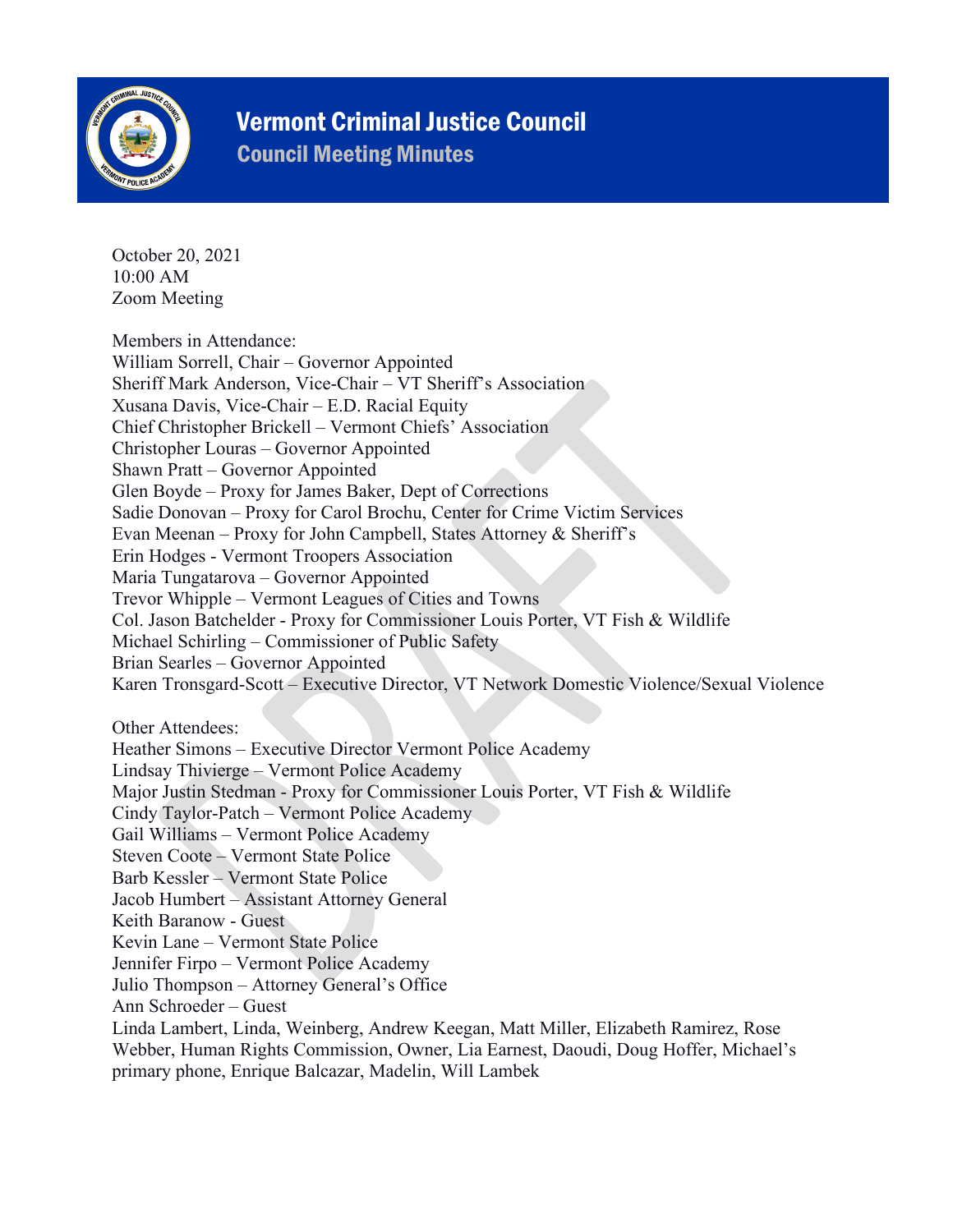

## Vermont Criminal Justice Council Council Meeting Minutes

## **Call to Order:** VCJC Chair Bill Sorrell 10:02

No additions or deletions to the agenda

**Review of prior minutes:** Revision to September 15th draft minutes under Committees, Professional Regulation Subcommittee. Minutes should have read Karen Tronsgard-Scott accepted, not excepted, the request to join this subcommittee.

**Approval of prior minutes:** Chris Louras made a motion to accept the minutes with the revision from September 15th. Second by Trevor Whipple. All in favor. Motion passed.

**State Auditor Update:** State Auditor Doug Hoffer introduced Linda Lambert, who will be doing a records audit with her colleagues Andrew Keegan and Matt Miller. Linda gave an overview of the process. The first objective is to determine the Council ensures newly hired officers or applicants meet the requirements of the State. The second objective will be to assess and validate the Council Rule 13 accuracy by looking at calendar years 2018, 2019, and 2020. The process will utilize planning, fieldwork, and reporting. There will likely be random audits of agency training records. Upon completion of the audit, there will be recommendations and suggestions for improvements.

**Body Worn Camera (BWC) Model Policy:** Colonel Jason Batchelder went over the BWC policy written by the Law Enforcement Advisory Board (LEAB). Batchelder asked the Council to have an action item on the next meeting agenda for members to vote on approval of this policy or create its own policy which will need to be ready and put in place by Jan 1, 2022. All agencies with BWC must adopt the approved policy. Batchelder suggested looking at the policy in one year to see how the policy is working for everyone.

**Fair and Impartial Policing (FIP) Committee update:** Jennifer Firpo gave an update on the 2021 mandatory FIP training to inform the Council the contract process has been completed and a robust training schedule is being planned, however with the training coming out so late she has asked the Council for an action item at the next meeting to approve extending the deadline until August 2022.

Julio Thompson was introduced and went over the five (5) points in the policy that Migrant Justice has concerns about. He talked about their revision recommendations and identified issues those revisions would present.

Chief Chris Brickell gave a brief background on the policy, the stakeholders who have worked on the policy, and how the policy got to be what it is today.

Major Justin Stedman spoke on behalf of the FIP Committee and informed the Council that the FIP committee took up the suggestions from Julio. On the first point, the committee voted 5-1 to accept Migrant Justice's recommendation regarding access to the holding area. The second point